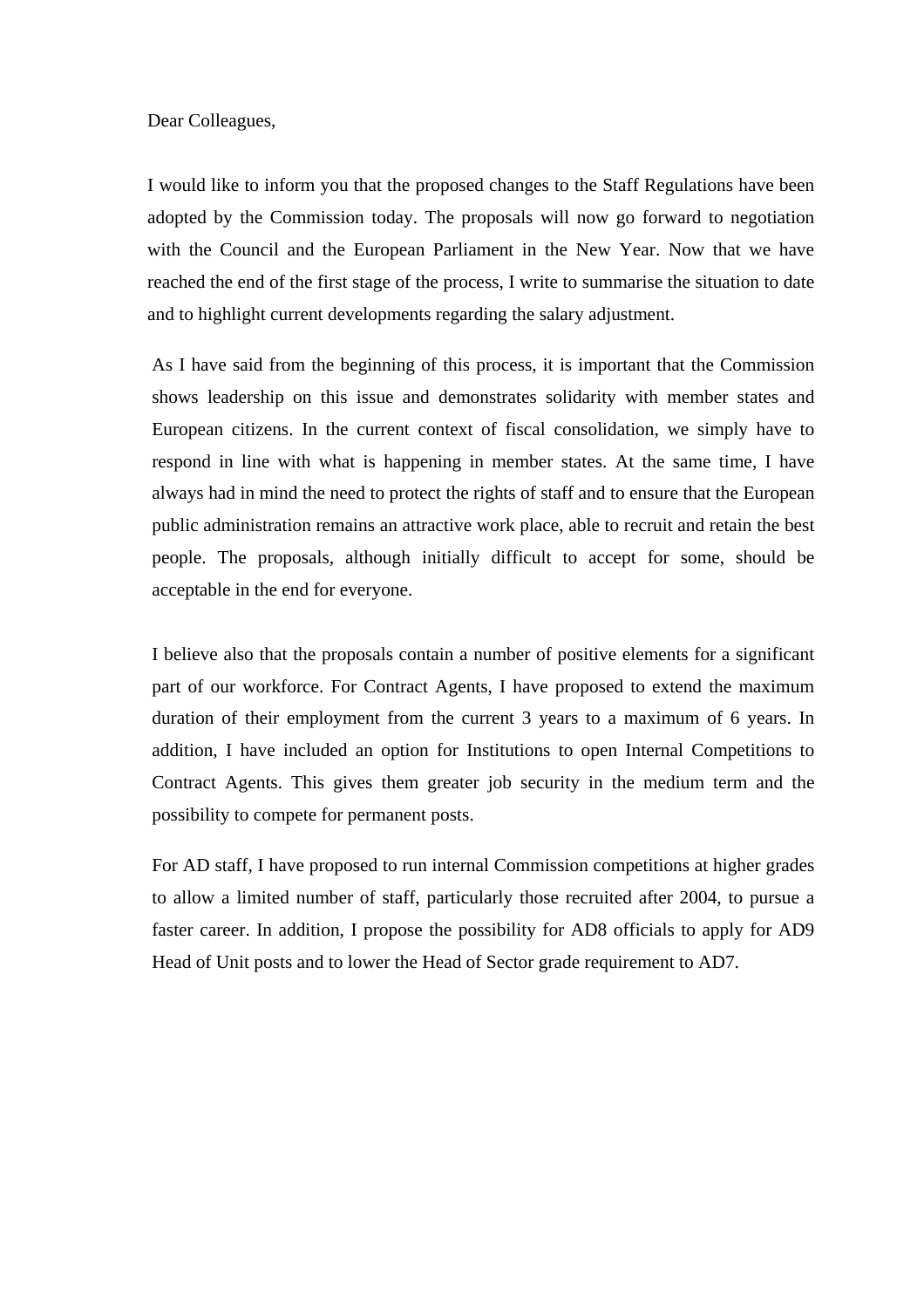I have also proposed that secretarial tasks should continue to be performed by officials. This will be accompanied, at the same time, by the introduction of a specific career and salary grid, directly linking career progression to job responsibilities. For AST 1 staff recruited after 2004, I have also introduced the possibility for a limited number of staff to broaden their career prospects. Based on job responsibilities, each Institution can propose to 5% of the AST community the possibility for career progression beyond the current limit of AST 7.

I am aware that some of the proposed changes require a certain sacrifice from staff but, given the current context, they simply must be implemented. The proposed increase in the weekly working hours is inextricably linked to our commitment to bring down staff numbers by 5%. It is in line with working hours in other administrations (for example, 40h in the ECB or OECD, 41h in the German Federal administration and 40h in the Polish administration). The changes surrounding the Annual Trip Home will affect some colleagues more than others - I understand that. This is the reason why I increased the initial proposal from 2 to 3 days during the social dialogue; this should really be sufficient for the majority of staff to travel to their home town.

Throughout the negotiation process, I believe that we have worked together with staff representatives in a relationship of good cooperation. I have found the majority of discussions to be very productive. Towards the end of the process, decisions needed to be taken to be able to advance the process towards approval of the proposal, but I did not break the negotiations. I am confident that this relationship will continue during the discussions of the proposal with Council and Parliament. I have been particularly pleased with the active participation of many staff in the online forum and for the messages of support from some colleagues on the proposals made.

The proposals now go forward to the Council and the Parliament and the forthcoming negotiation process will not be easy. The member states are very demanding and have particularly strong views on how we should cut costs, salaries and allowances. These will be very tough discussions.